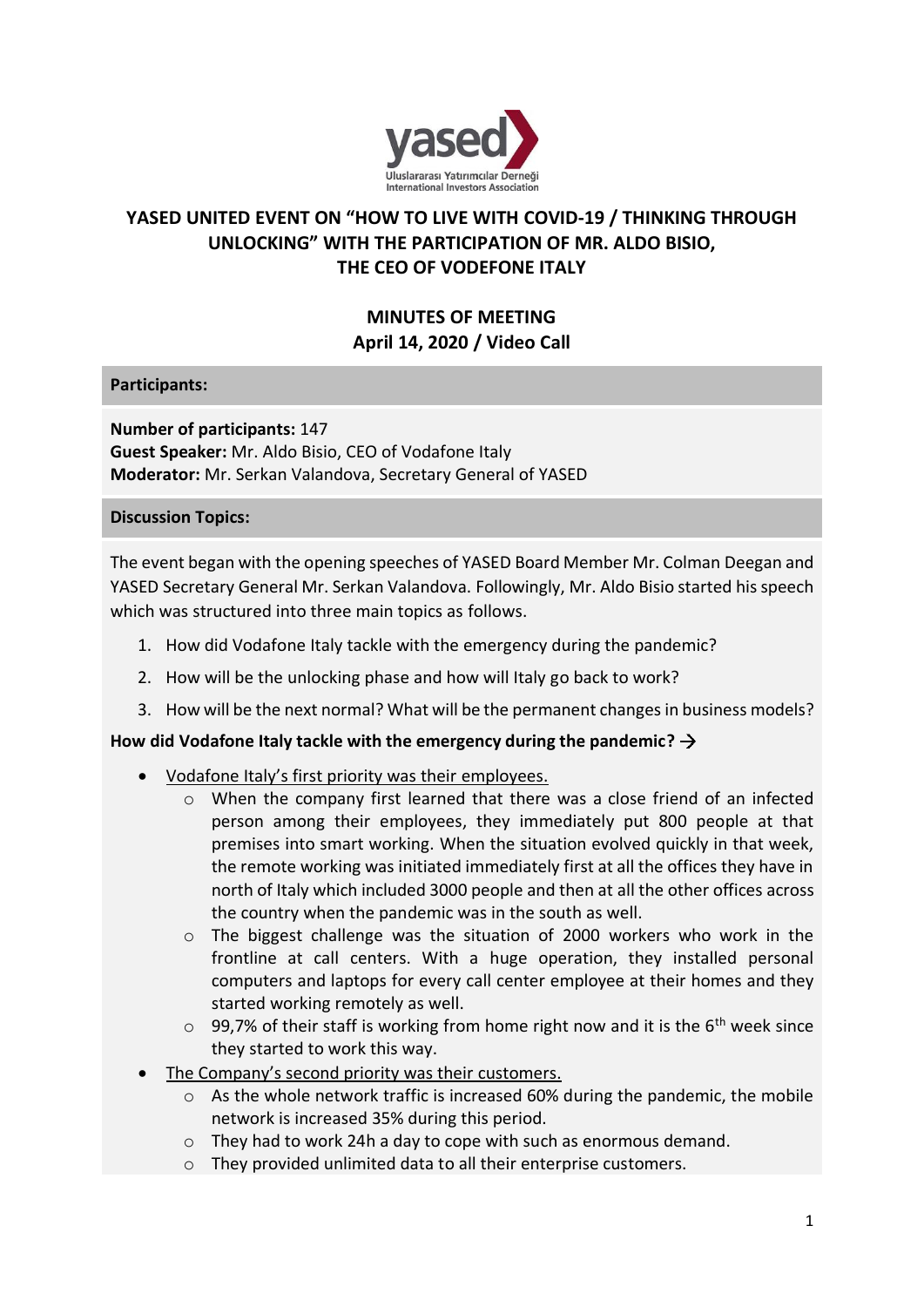- $\circ$  After the schools have been shut down, they provided unlimited data to students as well.
- $\circ$  In addition, the company's customers who were stuck out the country and could not return to Italy were supported with unlimited data.
- The Company's third priority was cooperation with institutions and the government.
	- o Since the government needed anonymous mobility data of people to understand the effectiveness of their restrictive measures, telecom companies provided the necessary data to the authorities.
	- $\circ$  They have seen that almost 50% of the population in the big cities were still moving and traveling despite some measures were taken.
	- o With the extended measures, they observed that the impact of the new measures increased and only 20% of the population remained moving.

### **How will be the unlocking phase and how will Italy go back to work?**

- Segmenting People
	- $\circ$  When the infection curve started to be flattened, they started to think about the unlocking phase.
	- $\circ$  They decided to segment the population and think about which groups should go back to work first. They think families living with kids and elderly people should be prioritized. In addition, they do not want people to come to the office by using public transportation either.
	- o By taking all these into account, at the first stage, they plan to have only 20% of their staff back in the work by the mid of May by taking all the social distancing measures at the premises. The second stage targets to increase this number to 50% and the third to 75%. They think not all of their staff will be able to start working from the offices until the vaccine is found.
- Using Technology
	- $\circ$  Another important issue for the unlocking phase is the use of technology. They decided to use all the aggregated anonymous data that they have been gathering during the pandemic on developing an app that will trace and track the infected people and alert others who have been in contact with that infected person in the last 21 days. This project is being developed in cooperation with the Italian government.
	- o The app will be developed by the rules of Pepp-Pt Protocol (Pan-European Privacy Preserving Proximity Tracing) which allows all data to be stored only on customers' devices and measure the proximity by using the Bluetooth technology.
- Shaping Individual Behavior
	- $\circ$  They need to teach people how to behave and how to remain safer on their daily routines to prevent themselves from the virus.
	- o They plan to organize a lot of webinars to help people on modifying their behaviors.

### **How will be the next normal? What will be the permanent changes in business models?**

• Both the Company and their country started to think about changing their business models in order to adopt to the next normal which they strongly believe will be case after the pandemic with the changes in consumers' behaviors.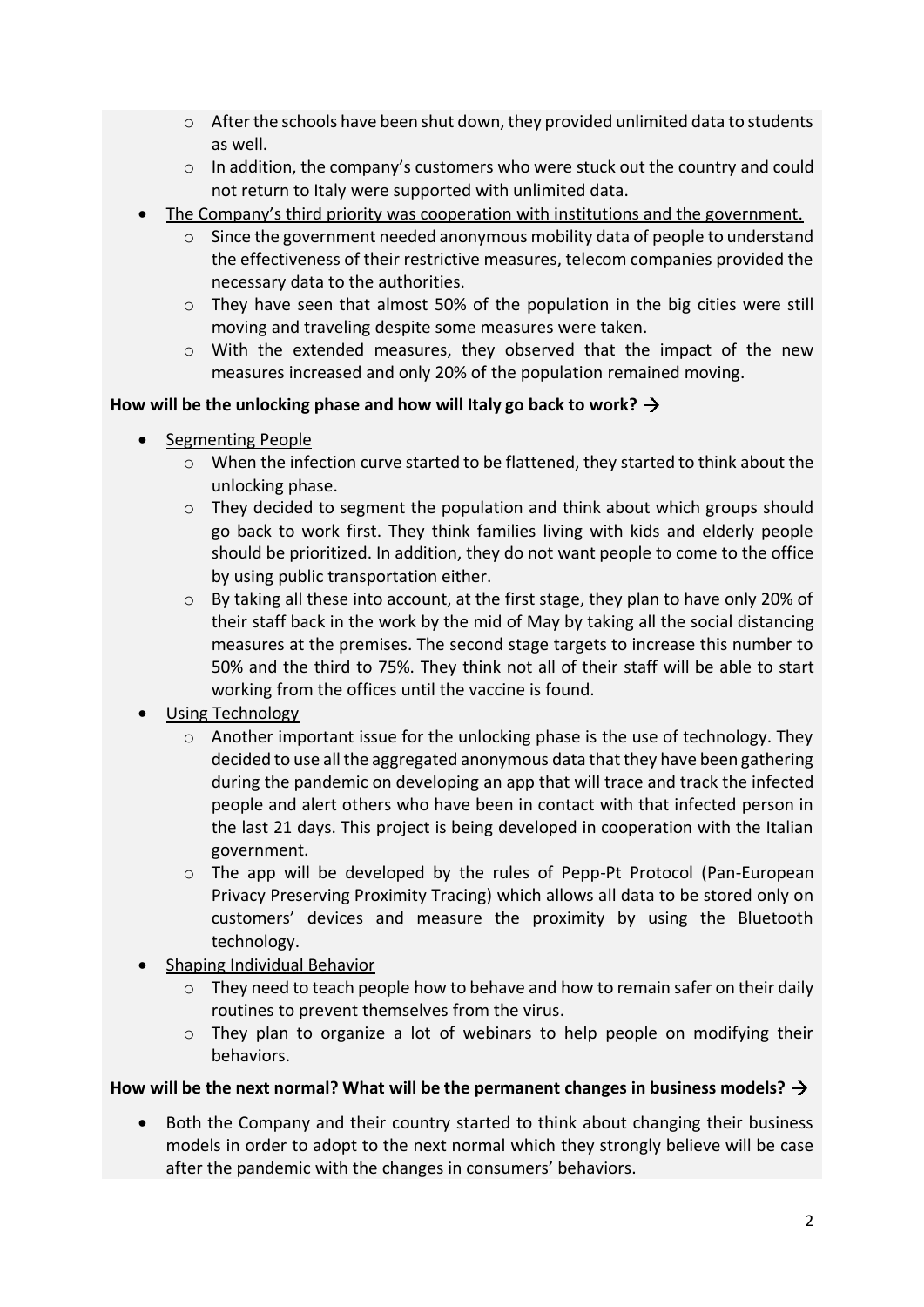- Vodafone Italy has established task forces to study on strategies for the next normal which they believe will be built on the following fundamentals.
- Remote Working
	- o They foresee that remote working will be focused and there will be fewer workers at the premises.
	- $\circ$  Resiliency of the businesses, cloud systems and security issues will gain a paramount importance.
- Digitalization
	- o Every company must be digital by default at all processes immediately.
	- o Automation will overdrive.
- Public Administration and Government
	- o Public institutions and governmental bodies should be digitalized massively especially the health sector.
- Companies should be prepared for these developments and plans because it is not going to take ages for others to adopt to the new normal. Companies' long-term plans will be drawn to shorter terms unavoidably.
- Companies should start planning their activities for the unlocking phase urgently as well.

#### **Questions & Answers:**

### **Do you expect home office to be a dominant way of working model even after the vaccine is provided?**

We figured that we need only 50% of the premises by scheduling most of the employees in remote working models and targeted this for the upcoming period. This means less traffic and less emission in the cities as well. Employees can have a better balance at their personal and professional lives, too. It is difficult to predict the dominance, but we can say that home office working model is going to be widespread around the world.

# **What are the infrastructure requirements to cope with this increase in demand and improve the quality at residential level? What is the right time to invest for service providers to improve the infrastructure?**

Separate rooms for each family member who work at the same house and better internet connection are the essential needs. We are making fiber additions into our network to increase our capacity and provide better quality for people's connection needs.

## **What are the futuristic products that the pandemic can speed up the development process of?**

There will be massive demand on developing E-Commerce, E-Care, E-Services of the governments, Remote Health Systems, E-learning products and services. Digitalization, remote working and automation will be at the center of enterprises. 5G will provide a great opportunity for launching into the new markets. We need to act fast to reskill the workforce accordingly.